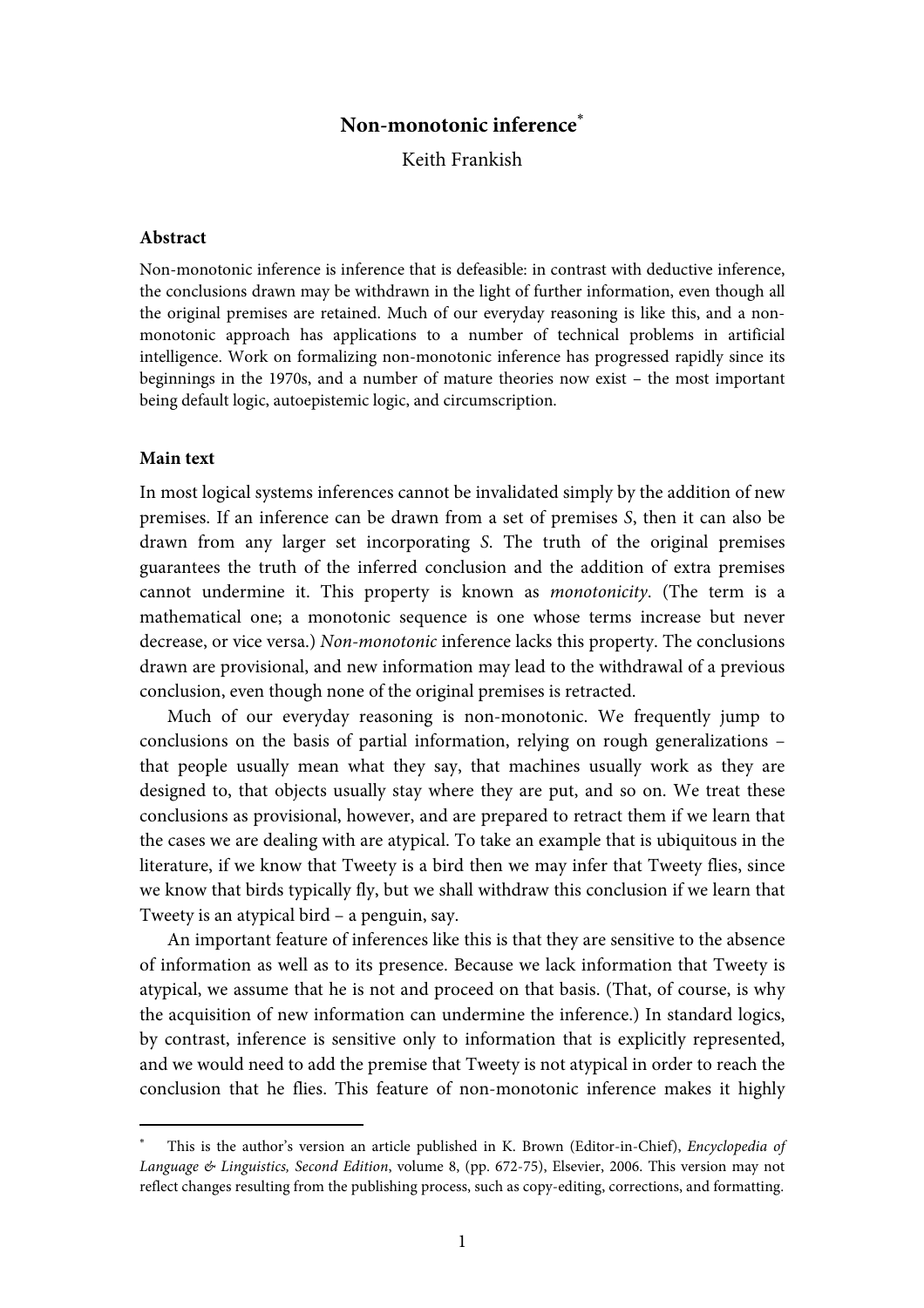useful. We do not have the time or mental capacity to collect, evaluate, and process all the potentially relevant information before deciding what to do or think. (Think of everything we would need to know in order to be sure that Tweety is not atypical – that he is not a penguin, not an ostrich, not a hatchling, not injured, not tethered to the ground, and so on.)

Because of its central role in commonsense reasoning, non-monotonic inference has attracted much interest from researchers in artificial intelligence – in particular, from those seeking to model human intelligence in computational terms. The challenge has been to formalize non-monotonic inference – to describe it in terms of a precisely-defined logical system which could then be used to develop computer programs that replicate everyday reasoning.

Non-monotonic logic also has applications to more specific problems in artificial intelligence, among them the so-called frame problem (McCarthy and Hayes 1969; see also FRAME PROBLEM entry). In order to plan how to reach its goals, an artificial agent will need to know what will and what will not change as a result of each action it might perform. But the things that will not change as a result of an action will be very numerous and it would be impracticable to list them all in the system's database. A more efficient solution would be for the system to reason non-monotonically, using the rule of thumb that actions leave the world unchanged except in those respects in which they are known to alter it. Another application is in the area of database theory. Here it is often convenient to operate with the tacit assumption that a database contains all the relevant information and to treat as false any proposition that cannot be proved from it. This is known as the closed world assumption (Reiter 1978). Again, this involves a non-monotonic inference relation, since the addition of new data may permit the derivation of a proposition which was previously underivable and had thus been classified as false. Further areas of application include reasoning about natural kinds, diagnostic reasoning, and natural language processing (Reiter 1987, McCarthy 1986).

Work on formalizing non-monotonic inference has progressed rapidly since its beginnings in the 1970s, and there is now a large body of mature work in the area, much of it highly technical in character. (For a collection of seminal papers, see Ginsberg 1987; for surveys of the field, see Brewka et al. 1997 and the articles in Gabbay et al. 1994. Antoniou 1997 offers a relatively accessible introduction to the area.)

One of the most important non-monotonic formalisms is default logic, developed by Raymond Reiter (Reiter 1980). This involves supplementing first-order logic with new rules of inference called default rules, which have the form

> $p:q$ r

where  $p$  is known as the *prerequisite*,  $q$  as the *justification*, and  $r$  as the *consequent*. Such rules are to be read, 'If  $p$ , and if it is consistent with the rest of what is known to assume that q, then conclude that  $\vec{r}$ . In simpler cases ('normal defaults'), q and  $\vec{r}$  are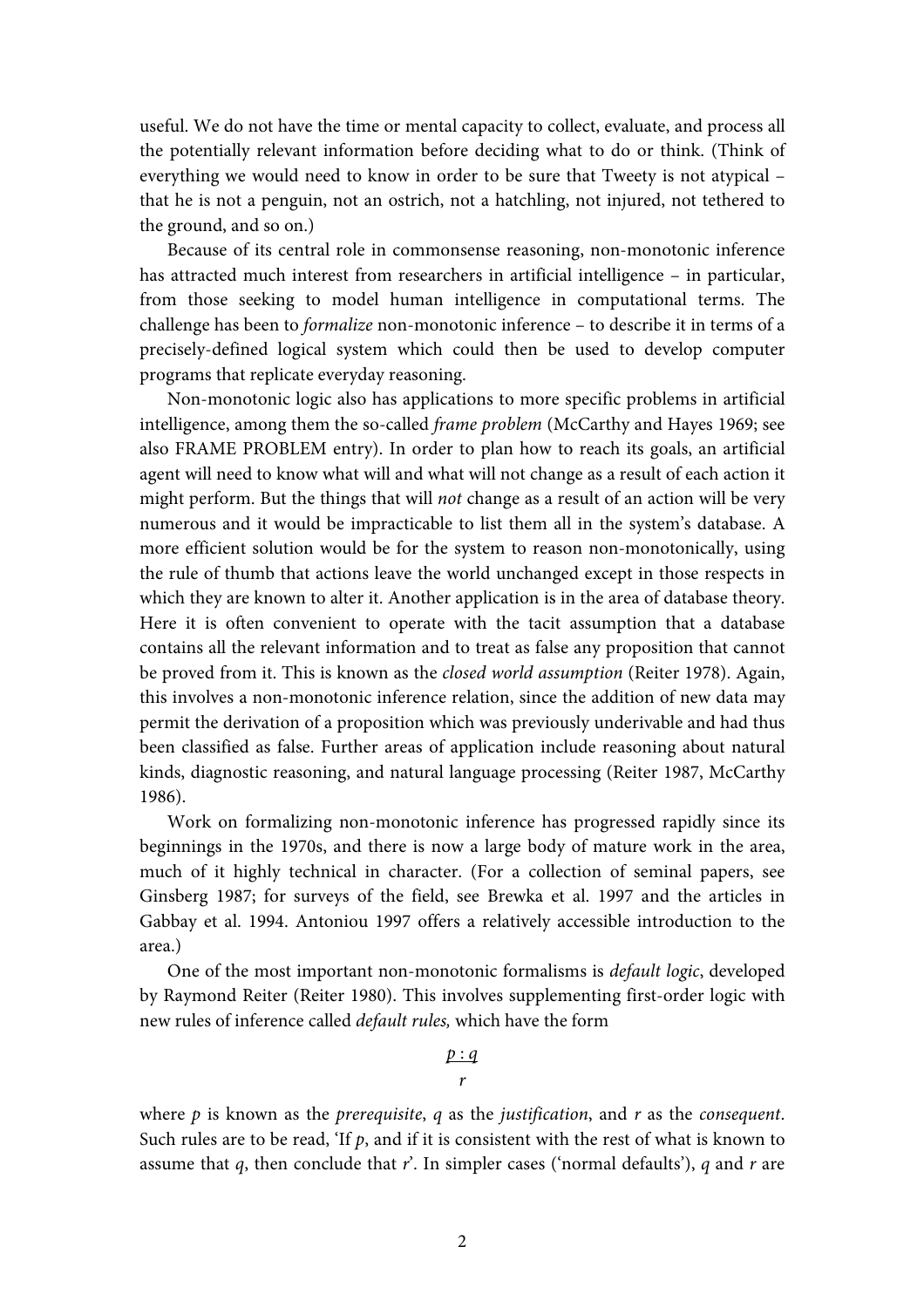the same, so the rule says that, given the prerequisite, the consequent can be inferred, provided it is consistent with the rest of one's data. Thus the rule that birds typically fly would be represented as

# $Bird(x)$ : Flies $(x)$  $Flies(x)$

which says that if x is a bird and the claim that x flies is consistent with what we know, then we can infer that  $x$  flies. Given that all we know about Tweety is that he is a bird, we can therefore infer that he flies. The inference is non-monotonic, since if we subsequently acquire information that is inconsistent with the claim that Tweety flies, then the rule will cease to apply to him.

The application of default rules is tricky, since it is necessary to check their justifications for consistency, not only with one's initial data, but also with the consequents of any other default rules that may be applied. The application of one rule may thus block that of another. To solve this problem, Reiter introduces the notion of an extension for a default theory. A default theory consists of a set of premises W and a set of default rules D. An extension for a default theory is a set of sentences E which can be derived from  $W$  by applying as many of the rules in  $D$  as possible (together with the rules of deductive inference) without generating inconsistency. An extension of a default theory can be thought of as a reasonable development of it.

Another approach, closely related to default logic, is autoepistemic logic (Moore 1985). This turns on the idea that we can infer things about the world from our introspective knowledge of our own minds (hence the term 'autoepistemic'). From the fact that I do not believe that I owe you a million pounds, I can infer that I do not owe you a million pounds, since I would surely know if I did. Building on this idea, autoepistemic logic represents rules of thumb as implications of claims about one's own ignorance. For example, the rule that birds typically fly can be represented as the conditional claim that if something is a bird and one does not believe that it cannot fly, then it does fly. Given introspective abilities, one can use this claim to draw the defeasible conclusion that Tweety flies, based on one's ignorance of reasons to think he cannot. This approach can be formalized using the apparatus of modal logic, with the modal operator L interpreted as 'It is believed that'.

A third approach is circumscription (McCarthy 1980, 1986; see also Lifschitz 1994). This involves formulating rules of thumb with abnormality predicates and then restricting the extension of these predicates – circumscribing them – so that they apply to only those things to which they must apply, given the information currently available. Take the Tweety case again. We render the rule of thumb that birds typically fly as the following conditional, where 'Abnormal' signifies abnormality with respect to flying ability:

#### $\forall x (Bird(x) \& \neg Abnormal(x) \rightarrow Flies(x)).$

This does not, of course, allow us to infer that Tweety flies, since we do not know that he is not abnormal with respect to flying ability. But if we add axioms which circumscribe the abnormality predicate so that it applies to only those things which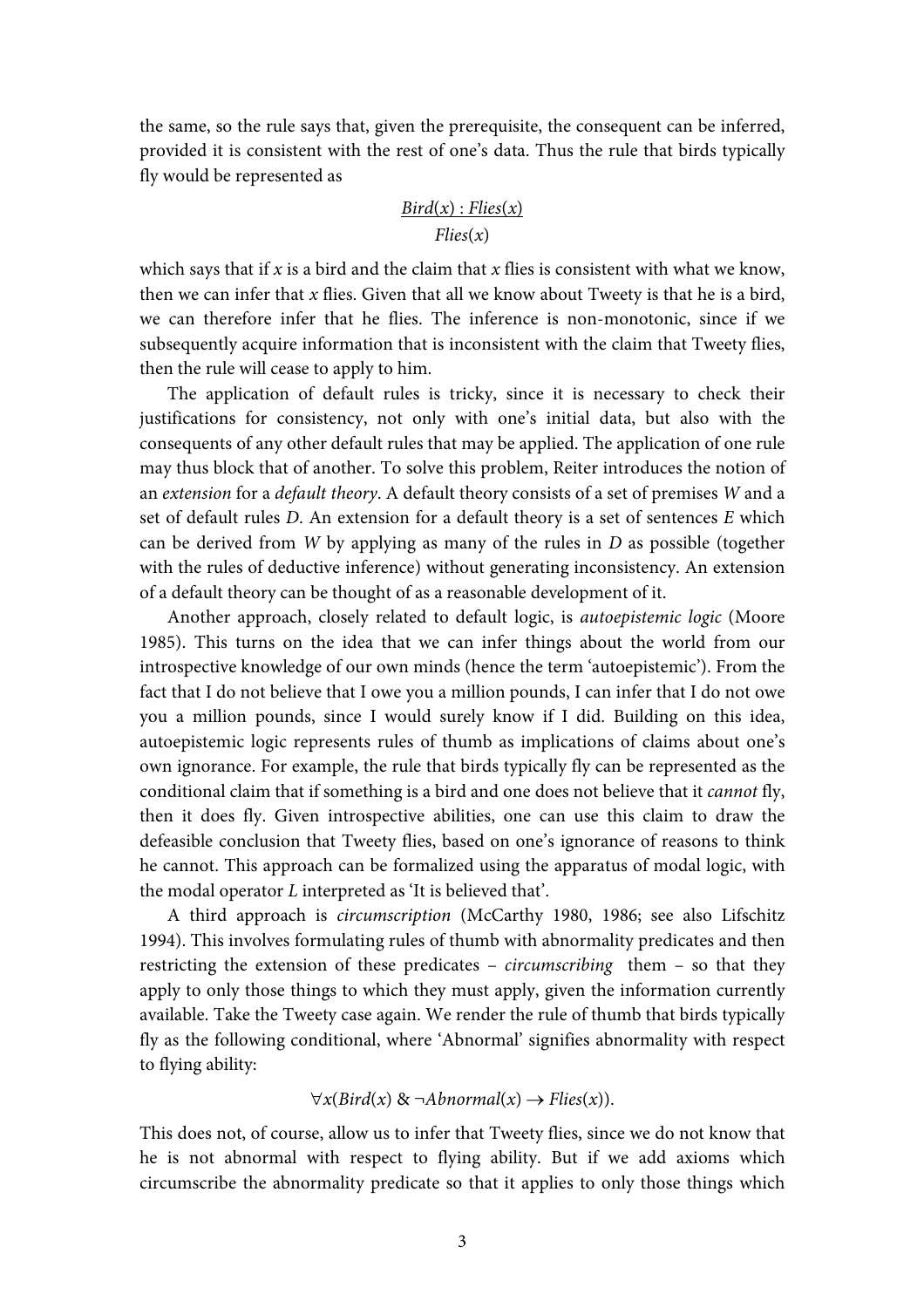are currently known to be abnormal in this way, then the inference can be drawn. This inference is non-monotonic, since if we were to add the premise that Tweety is abnormal with respect to flying ability, then the extension of the circumscribed predicate would expand to include Tweety and the inference would no longer go through. Unlike the other strategies mentioned, circumscription can be formulated using only the resources of first-order predicate calculus, though its full development requires the use of second-order logic, allowing quantification over predicates.

Each of these approaches has its own strengths and weaknesses, but there are some general issues that affect them all. One problem is that they all allow for the derivation of multiple incompatible sets of conclusions from the same premises. In default logic, for example, a theory may have different extensions depending on the order in which the rules are applied. The standard example is the theory that consists of the premises Nixon is a Quaker and Nixon is a Republican, together with the default rules Quakers are typically pacifists and Republicans are typically not pacifists. Each of these rules blocks the application of the other, since the consequent of one is incompatible with the justification of the other. The theory thus has two incompatible extensions – one in which the first rule is applied and containing the conclusion that Nixon is a pacifist, the other in which the second rule is applied and containing the conclusion that Nixon is not a pacifist. Similar results occur with the other approaches mentioned.

The existence of multiple extensions is not in itself a weakness – indeed it can be seen as a strength. We might regard each extension as a reasonable extrapolation from the premises and simply plump for one of them. (This is known as the credulous strategy. The alternative sceptical strategy is to endorse only those claims that appear in every extension.) In some cases, however – particularly in reasoning involving time and causality – a plausible theory generates an unacceptable extension. Much work has been devoted to this problem – one strategy being to set priorities among default rules, which determine the order in which they are applied and so restrict the conclusions that can be drawn. (A much-discussed case is the Yale shooting problem, introduced in Hanks and McDermott 1987, where the rule of thumb that living things typically stay alive generates an unexpected conclusion in reasoning about the effects of using a firearm. For a description of the scenario, see FRAME PROBLEM entry and for discussion, see Shanahan 1997.)

A second problem concerns implementation. The goal of much work in this area is to build artificial non-monotonic reasoning systems, but the formal approaches that have been devised are not easy to implement. Default logic, for example, requires checking sets of sentences for consistency, and there is no general procedure for computing such checks. Restricted applications have been devised, however, and aspects of non-monotonic reasoning have been effectively implemented using the techniques of logic programming (programming in languages based on formal logic).

A third issue concerns the piecemeal character of much work in this area. Theories have been developed and elaborated in response to particular problem cases and with relatively little attention to the features of the inference relations they generate. Recent work has begun to address this issue and to identify properties that are desirable in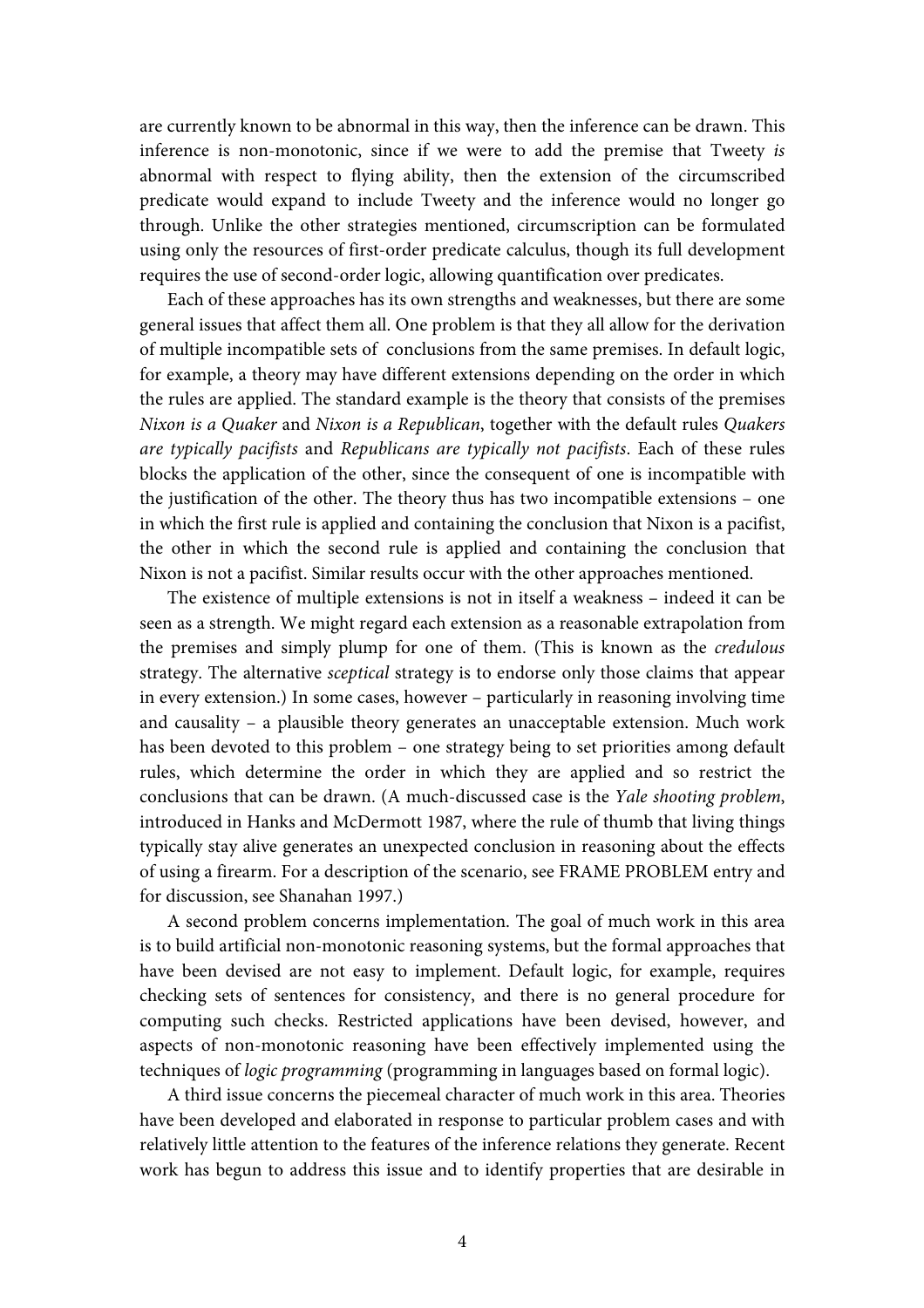any non-monotonic inference relation (see, for example, Makinson 1994). One of these is that adding a conclusion back into the premise set should not undermine any other conclusions – a property known as cautious monotonicity.

Finally, a word about probabilistic logics. Most non-monotonic formalisms embody a qualitative approach: premises and conclusions are treated as either true or false, as in deductive logic. But probabilistic logics, in which propositions are assigned continuous probability values, can also be used to model certain types of nonmonotonic inference. In probabilistic reasoning it is common to treat a conclusion as warranted if its probability, given the premises, exceeds a certain threshold. This inference relation is non-monotonic, since the addition of new premises may lead to a readjustment of one's probability assignments, with the result that a conclusion which previously passed the threshold now falls short it. However, although probabilistic logics are well-suited for modelling reasoning under uncertainty (see Shafer and Pearl 1990), it is unlikely that they can do all the work required of a theory of nonmonotonic inference (McCarthy 1986).

## **Bibliography**

Antoniou, G. (1997). Nonmonotonic Reasoning. Cambridge, Mass.: MIT Press.

- Brewka, G., Dix, J., Konolige, K. (1997). Nonmonotonic Reasoning: An Overview. Stanford: CSLI Publications.
- Gabbay, D. M., Hogger, C. J., & Robinson, J. A. (Eds.). (1994). Handbook of Logic in Artificial Intelligence and Logic Programming, Volume 3: Nonmonotonic Reasoning and Uncertain Reasoning. Oxford: Oxford University Press.
- Ginsberg, M. L. (Ed.). (1987). Readings in Nonmonotonic Reasoning. Los Altos, CA: Morgan Kaufmann.
- Hanks, S., & McDermott, D. (1987). Nonmonotonic logic and temporal projection. Artificial Intelligence, 33, 379-412.
- Lifschitz, V. (1994). Circumscription. In Gabbay, Hogger & Robinson (Eds.), pp. 298- 352.
- Makinson, D. (1994). General patterns in nonmonotonic reasoning. In Gabbay, Hogger & Robinson (Eds.), pp. 35-110.
- McCarthy, J. (1980). Circumscription a form of non-monotonic reasoning. Artificial Intelligence, 13, 27-39. Reprinted in Ginsberg 1987.
- McCarthy, J. (1986). Applications of circumscription to formalizing common-sense knowledge. Artificial Intelligence, 28, 89-116. Reprinted in Ginsberg 1987.
- McCarthy, J., & Hayes, P. J. (1969). Some philosophical problems from the standpoint of artificial intelligence. In B. Meltzer & D. Mitchie (Eds.), Machine Intelligence 4 (pp. 463-502). Edinburgh: Edinburgh University Press. Reprinted in Ginsberg 1987.
- Moore, R. C. (1985). Semantical considerations on nonmonotonic logic. Artificial Intelligence, 25, 75-94. Reprinted in Ginsberg 1987.